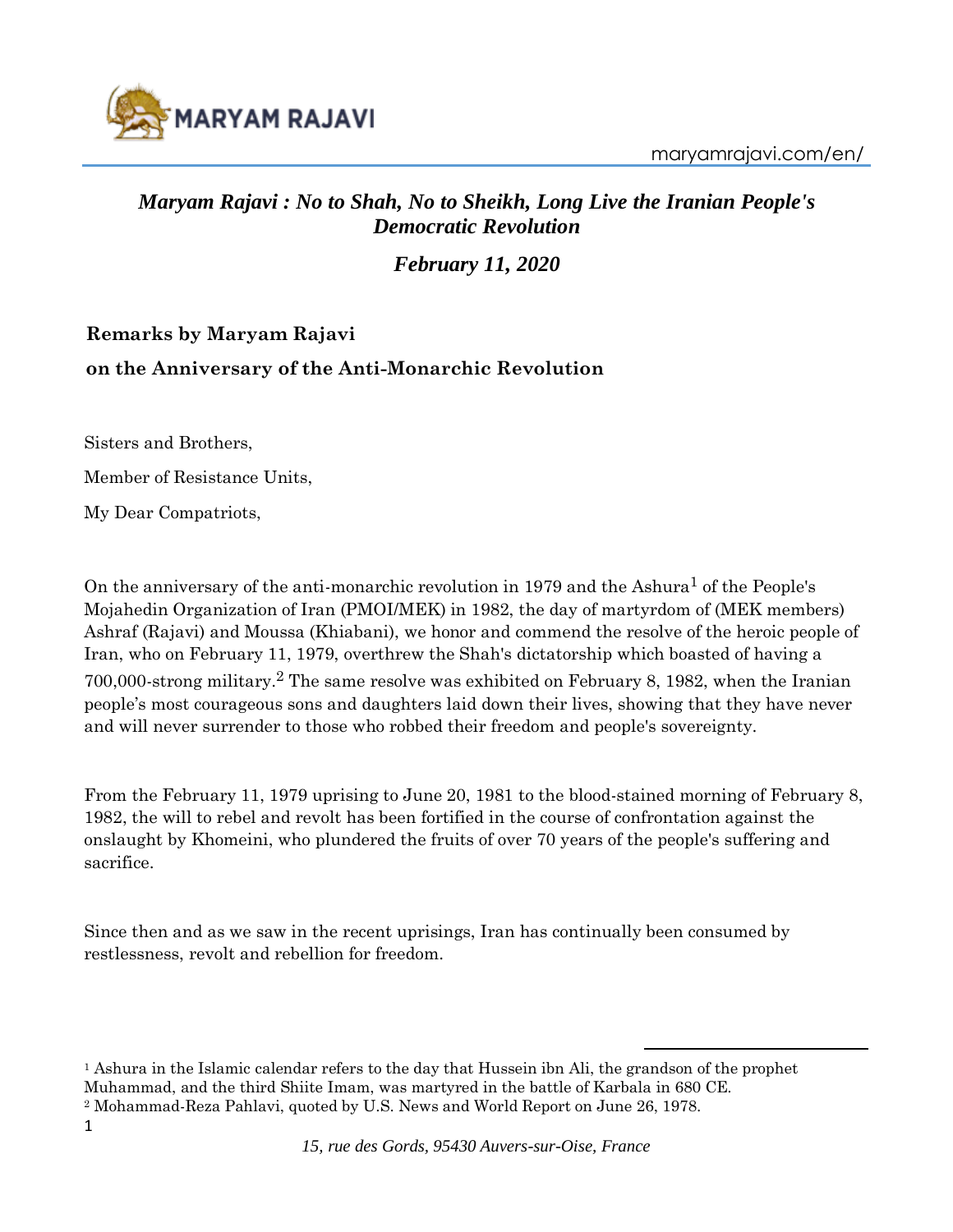Yes, we - the people of Iran - have been suppressed and massacred a thousand times, but we have risen up from the ashes a thousand times more. We have faced a thousand defeats, but have risen up a thousand times more. And, the final uprising, which will mark the final day of the reprehensible life of the clerical regime, looms on the horizon,

Indeed, a nation that has never ceased to rise up and revolt will undoubtedly achieve freedom and reclaim the usurped people's sovereignty.

We cherish the memories of the pioneers and true leaders of the anti-monarchic revolution, from Hanifnejad, Mohsen and Badizadegan<sup>3</sup> to Ahmadzadeh, Pouyan and Jazani and Hamid Ashraf.<sup>4</sup> Ayatollah Seyed Mahmoud Taleqani said it best: They were the ones who paved the way for the struggle and overthrow of the Shah's regime and a flood for change sprang out from their spilled blood.

As Iranian Resistance's Leader Massoud Rajavi has said: "The evil spirit of Satan himself, the inhuman and deceitful Khomeini, the great thief of the century, succeeded in dominating the revolutionary atmosphere. Words and their meanings were slaughtered, too. The primary motto of the revolution, its very essence, was "freedom;" freedom, glorious freedom. ... This is the motto that both the Shah and the Sheikh despise and dread, just as Satan fears any mention of God."

The regime's supreme leaders, Ruhollah Khomeini and Ali Khamenei, have gone to great lengths to fabricate and distort Iran's modern history, contaminating it with the thinking of the mullahs. But, the memory of the pioneers of freedom and revolution continues to inspire and show the path forward: From the commander of the Jungle Movement Mirza Kuchak Khan to Seyed Hassan Moddarres, Abolqassem Aref Ghazvini, Dr. Taqi Arani and many other intellectual, freedom-loving and activist children of Iran, whose blood was viciously and brutally spilled by Reza Khan and his cronies and henchmen; to Karimpour Shirazi, set ablaze by the Shah's agents, or Dr. Hossein Fatemi, the foreign minister in Dr. Mohammad Mossadeq's nationalist government, who suffered from a fever but still executed by the Shah's henchmen, and a long line of intellectuals and revolutionary elites, including Homayoun Katiraee, Abbas Meftahi, Ali Akbar Safaee Farahani, Ahmad Rezaee, Ali Bakeri, Ali Mihandoust, Kazem Zolanvar, Mostafa Javan Khoshdel, Khosrow Golesorkhi, Fatemeh Amini, Azam Rouhi Ahangaran, Marzieh Oskoui, Mohammad Ali Jaberzadeh (Qassem), the great revolutionary who fought against two dictatorships and passed away on February 12, 2017. And finally, the great revolutionary and combatant of freedom, Shokrollah Paknejad, who was the target of both the Shah's and Khomeini's vengeance. By executing him, Khomeini took revenge on behalf of the Shah.

<sup>3</sup> Mohammad Hanifnejad, Saeed Mohsen and Ali Asqar Badizadegan were three Muslim university students who founded the MEK in 1965. They were arrested in 1971 and executed by the Shah's regime in May 1972. <sup>4</sup> Massoud Ahmadzadeh, Amir Parviz Pouyan, and Bijan Jazani and Hamid Ashraf, were leftist intellectuals whose efforts led to the founding of the Iranian People's Fadaee Guerrillas. They were executed or killed by the Shah's regime.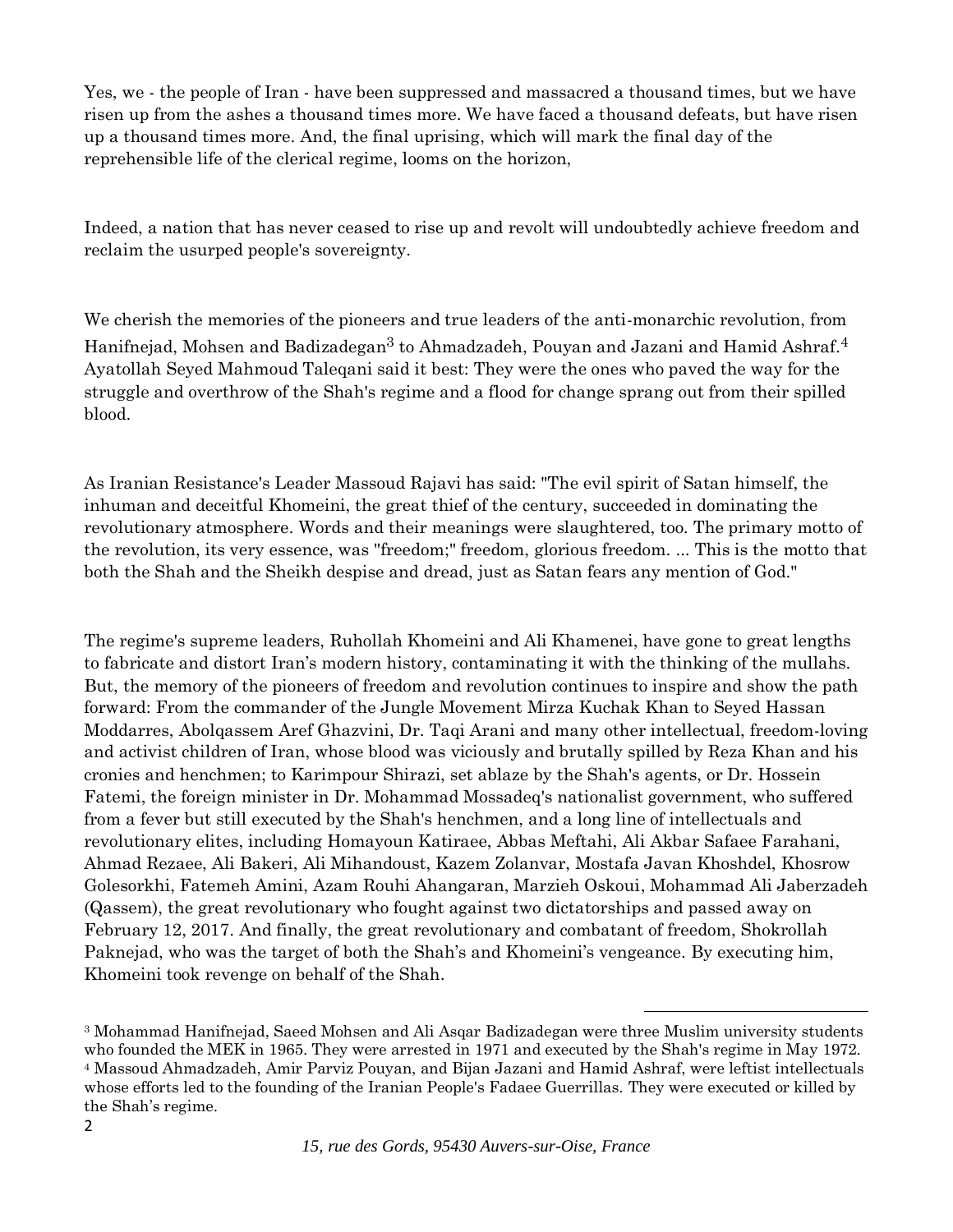Indeed, they planted the seeds of consciousness and awakening. They were the ones who sowed the seeds of revolution with their own lives and ensured its growth. And they were the ones who permeated the conscience and mindset of Iranian society with ideas of change and transformation.

# **How did Khomeini steal the revolution?**

My Fellow Compatriots,

Khomeini stole the anti-monarchic revolution and all the passion and hope harbored by the people at the time. But, the question is: what kind of conditions and circumstances was he able to exploit to achieve his objective?

The truth is that that great and popular revolt represented the evolution of a movement that began with the Constitutional Revolution of 1906. It was the result of the Iranian people's suffering and sacrifices. It was the result of successive movements which entailed great sacrifice. These included the Jungle Movement, and uprisings led by Shiekh Mohammad Khiabani, Colonel Mohammad Taqi-Khan Pessian, Tangestanis, Chakoutahis, the nationalist movement led by the great Dr. Mohammad Mossadeq, and the 1970s movements filled with sacrifices by the Mujahedine Khalq (MEK) and the Fadaees. That popular revolution (in 1979) was the result of the numerous sacrifices and suffering endured by the MEK and other activists who were martyred in the fields of battle or in the torture chambers of the Shah's dictatorship or Reza Shah.

The imposter Khomeini emerged from a sordid ancestry that included Sheikh Fazlollah Nouri and mullah Abolqassem Kashani, who were doggedly allied with and aided the ruling tyranny. Khomeini and his circle of mullahs, who began to dominate the Iranian people's destiny, had nothing to do with this struggle and the suffering associated with it; they had neither endured any pain or suffering for the achievement of freedom for the Iranian people, nor had they any fundamental belief in freedom or democracy.

The Shah's tyranny and the suppression of nationalist parties and revolutionary movements paved the way for Khomeini's ascent.

Internationally, the clear aiding and abetting of Khomeini by Western governments helped the great thief of the century to grab power.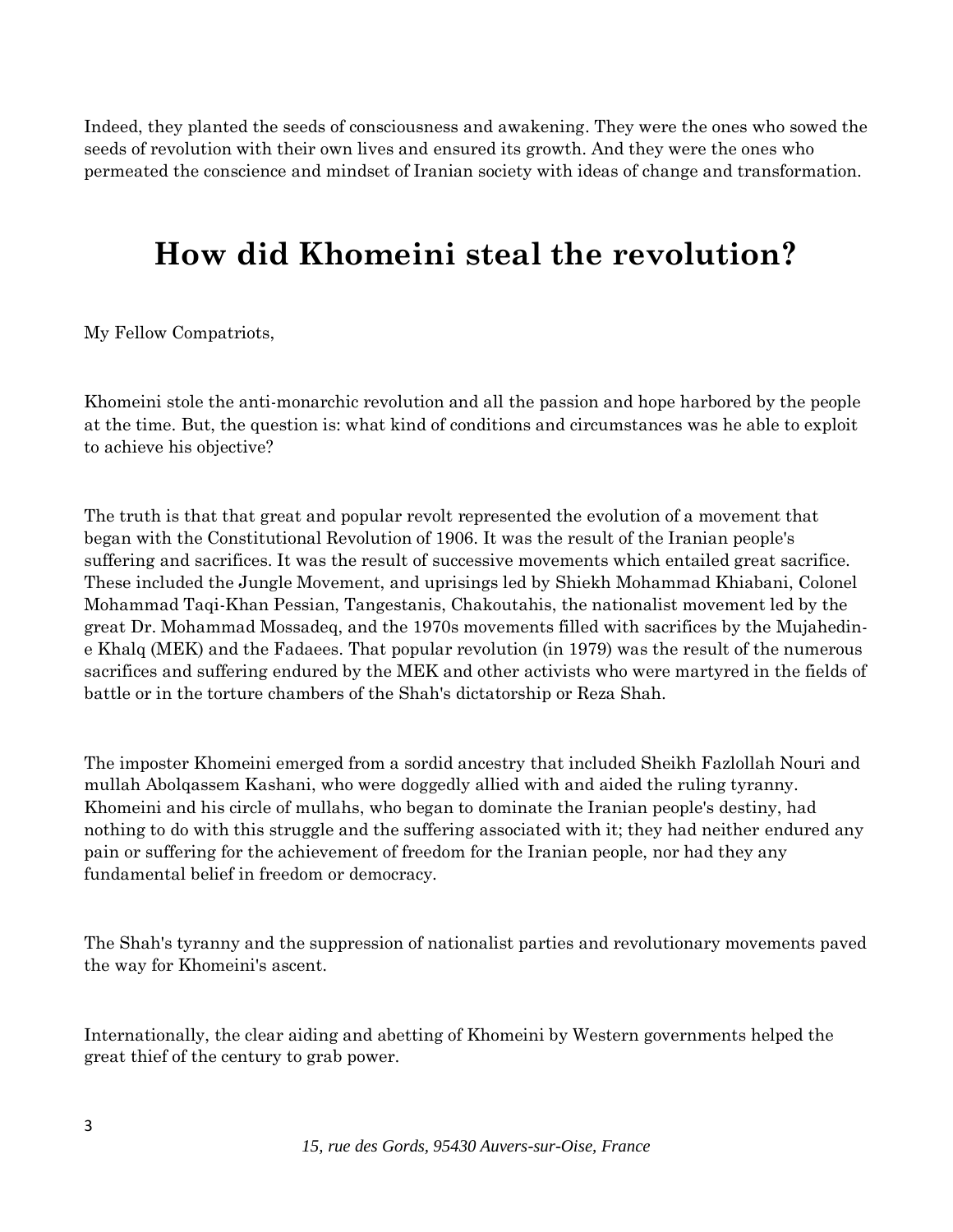If he had even the most miniscule degree of sympathy with the essence of the revolution and the democratic demands of the leaders of the uprising, he would not have destroyed the edifice of the revolution over the heads of revolutionaries as soon as he established his rule.

Had Khomeini allowed the revolution to progress on its natural trajectory, had he allowed the people the opportunity to make their natural choice, and had he refrained suppressed the MEK through en masse executions, brutal torture, and a notorious machinery of espionage and terrorism, Iran would have obtained sustainable freedom and democracy despite all the ebbs and flows.

Many of those executed by the clerical regime in the 1980s and during the massacre of 1988 were the same passionate youth who inspired and organized the uprisings before the revolution in 1978 and 1979.

We must underscore the fact that the usurpation of the revolution's leadership was also an outcome of the reactionary thought and class dispositions within Iranian society.

Khomeini and his demagogy did not descend from the heavens. Rather, he "reflected the blemishes and sediments hidden in the depths of society."

Massoud Rajavi has said that in so far as it concerns the social foundations of the (Khomeini) regime, they represent "all of the historical weaknesses, disorganization, ignorance, and backwardness of our society. Beyond all this, he contaminated and violated the word 'revolution.'"

### **Collaboration of the Shah and the Sheikh**

Ironically, when the Shah was in power, the mullahs collaborated with him and his infamous SAVAK (secret police). Now that the mullahs are in power, the remnants of the Shah's regime have sided with the mullahs' notorious Islamic Revolutionary Guard Corps (IRGC) and publicly say that they intend to recruit the regime's IRGC and the paramilitary Bassij members.

For their part, the mullahs go to great lengths to propagate monarchist social media propaganda and the fantasy of the Shah's remnants aspiring to return Iran to the past. They do this to defy the prospect of a free and democratic future.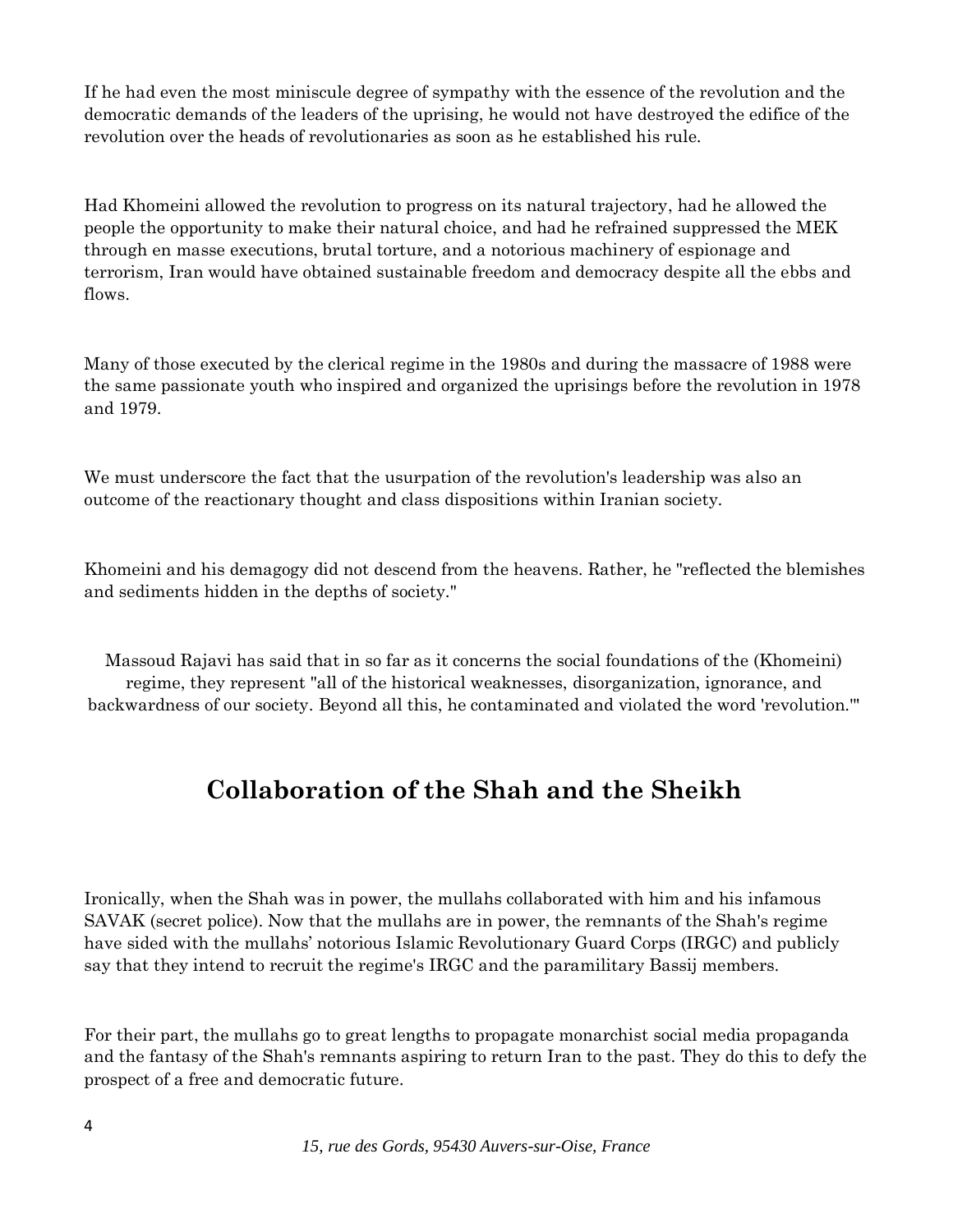Otherwise, it is common knowledge that the return of the monarchist fascism, which was overthrown by a widespread revolution and with chants of "death to the Shah" by millions of Iranians, is impossible. Even in Afghanistan and Iraq, where monarchies were not overthrown by revolution but through coup d'état, monarchy did not have the slightest chance of making a comeback, despite the favorable disposition of foreign powers,

On the anniversary of the anti-monarchic revolution, allow me to underscore this fundamental fact that the great revolution of 1979 and all of the suffering and torture endured by the Iranian people, has not disappeared nor has it been burnt into ashes. Not a single drop of blood that was spilled on the ground in order to make that revolution into reality has been in vain or wasted. Rather, as Massoud has said, "It ascended to the sky, became denser, and descended again as the dew of awareness on the Iranian people so that they could distinguish between right and wrong."

But, has this awareness permeated Iranian hearts and minds spontaneously? Was it by accident that the response of the people of Iran to reactionary ideology and theocracy morphed into resistance for freedom?

How was it that after the establishment of Khomeini's rule, marred by all its suppression and deception, Iran became the flower garden of struggle and uprising instead of the salt marsh of despair? How was it that Iran's political and social environment did not mirror the years following the August 1953 coup (against Mossadeq)?

Massoud Rajavi once said the following about the life and death test for the Iranian people in the context of Khomeini's rule: "In a land of naïveté and fantasy, one may reach the conclusion that everything had to be readily available without paying the price and without passing any tests; therefore, we would only have been saddled with the responsibility to pick the fruits of the tree of freedom in a utopian heaven! Under this assumption, it is not clear if, fundamentally, we - each and every one of us and our people - bear any role, responsibility or duty. But, if we dispense with romantic interpretations and childish expectations, then it would become clear that ... due to concrete historical, social, and class reasons, a great threat exists, and each individual, each group and each movement, consistent with their method of confrontation and addressing that threat, acquires its role as well as its value; some surrender, some cooperate, some retreat, some feel they are owed something, some weep, moan and complain, and others rise up, wage a resistance and struggle against that threat."

#### **PMOI, Iranian society's defiant spirit against Khomeini**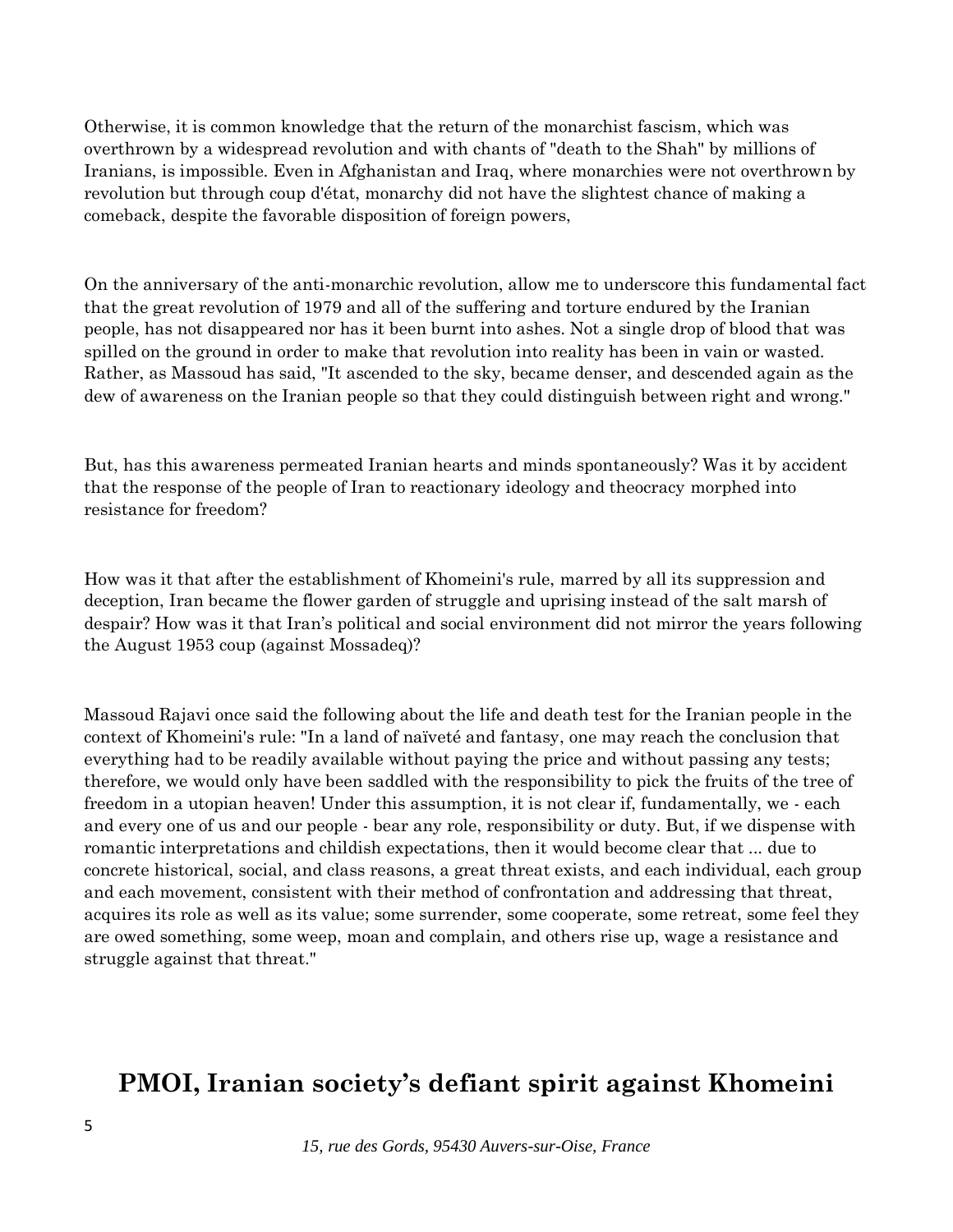A review of these events confirm that since the establishment of Khomeini's rule, the MEK and the Iranian Resistance, thanks particularly to the leadership of Massoud Rajavi, triggered protests and organized the opposition of Iranian society against Khomeini.

During the 28 months (starting on February 11, 1979) until June 20, 1981, when the Khomeini regime was taking shape, the MEK represented the protesting spirit of Iranian society.

The MEK represented the decisive, resounding and boisterous "No!" of the Iranian people against a violent tyranny that had sprang up from the depths of history.

The MEK refused to call Khomeini's reactionary movement the "Revolution and Islamic revolution;" they refused to vote for the regime's constitution whose bedrock principle was the velayat-e faqih or absolute clerical rule; and they refused to accept misogyny, the mullahs' Sharia laws, and suppression of freedoms under the pretext of fighting the West and imperialism.

Then, with the June 20, 1981 uprising, they cemented the decisive demarcation between the Iranian people's front and that of the clerical regime. They thus set the foundations for the clerical regime's overthrow and paved the way for Iranian history to move toward obtaining freedom.

So, where can we witness the crystallization of Iranian society's awareness in this blood-stained confrontation and after the mullahs' rule?

The answer lies in the MEK, in the National Liberation Army, in the Resistance Units and rebellious youth, and in the numerous uprisings across Iran.

This awareness and consciousness can be seen in the promulgation of the idea of gender equality, especially among the youth.

This is the most important achievement of Iranian society against the misogynist regime.

The future of Iran, under any circumstances, will be based on equality between women and men.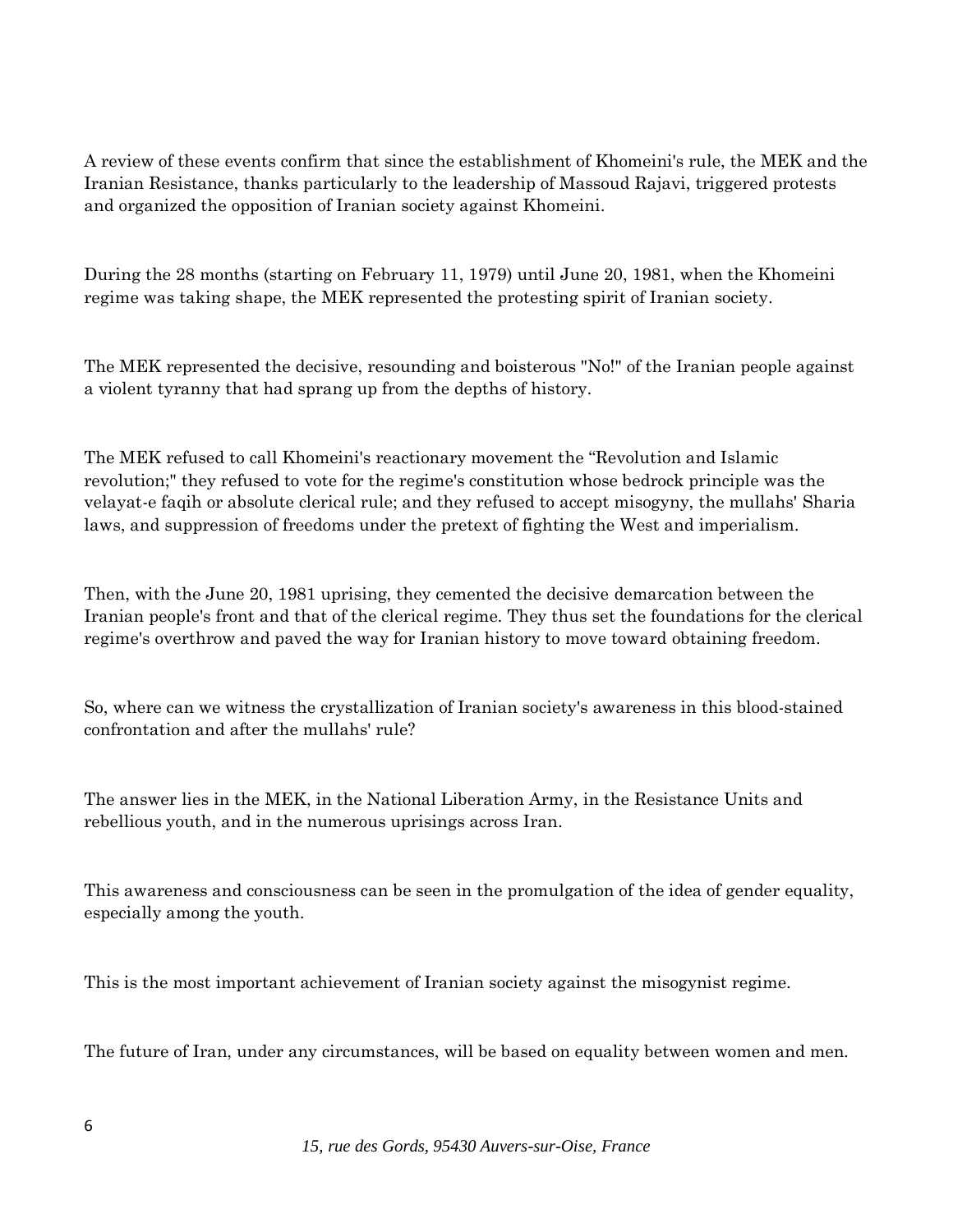The awareness and consciousness of Iranian society can be witnessed in the popular acceptance of the idea of separation of religious and state.

The future of Iran will definitely unfold with the rejection of religious dictatorship and compulsory religion.

Yes, society's profound awareness can be seen in the defeat of reactionary ideology and fundamentalism. It can be seen in the chants of the Iranian people's uprisings: "down with the principle of velayat-e faqih" (absolute clerical rule).

Moreover, one can witness the reflection of the consciousness and maturity of Iranian society in the perseverance of a democratic alternative: The National Council of Resistance of Iran (NCRI). The NCRI is the flag-bearer of the regime's overthrow and the persistent advocate of the most important principles and values needed for the demarcation against this regime and for establishing a future democratic Iran.

This is the alternative that Massoud founded against the monster of reactionary ideology and religious despotism. Thanks to his efforts, his policies, the NCRI's decisive stance and insistence on resistance at any cost, as well as its persistence on freedom and democracy, the velayat-e faqih regime and its allies have been dealt repeated political blows.

## **The two major uprisings in recent months demonstrated the blazing readiness of the Iranian people to overthrow the regime**

My Fellow Compatriots,

The two major uprisings in recent months demonstrated the blazing readiness of the Iranian people to overthrow the regime. They exhibited the readiness to burn down the entire edifice of the regime and all the evils associated with a theocracy; and a readiness to take a great political and social leap that can shape new arrangements on the basis of freedom and democracy.

Khamenei and his murderous IRGC killed over 1,500 rebellious youth (in November 2019). These are the blood-drenched martyrs who bore the promise of daylight and were messengers of freedom and defeat of tyranny. The flames arising from their blood inspired the January 2020 uprising.

*15, rue des Gords, 95430 Auvers-sur-Oise, France*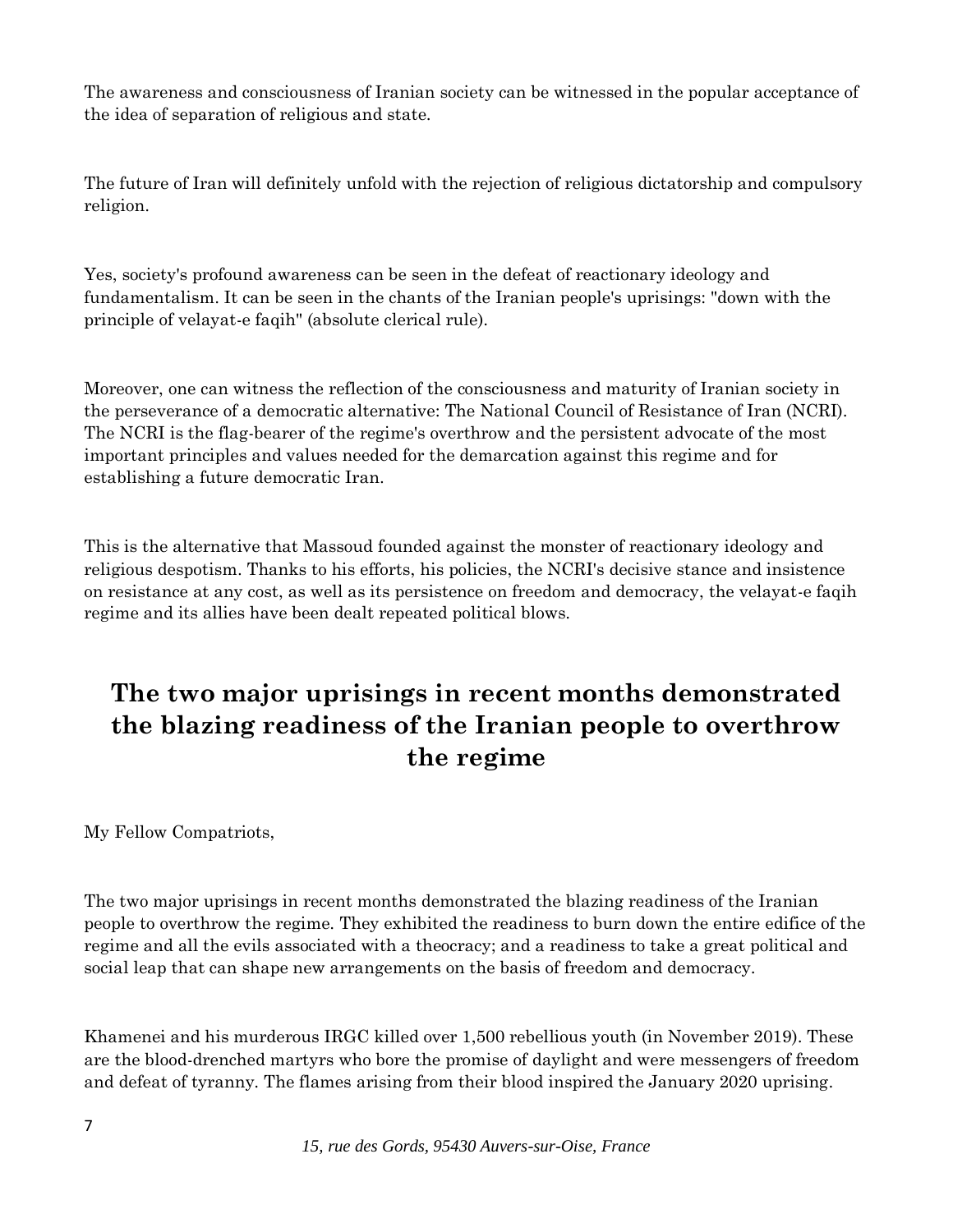Now, those uprisings have become the burning fires under the ashes. The flames of these protests are becoming ever more powerful in the heart of Iranian society.

These uprisings proved that the determination to rebel and rise up has permeated every aspect of Iranian society.

The resolve for this rebellion and fighting spirit is manifested in Resistance Units, who are active all over Iran and spark this larger fire. Resistance Units represent the torches of those uprisings and rebellious youth are leading the way for greater and more decisive uprisings.

The November 2019 and January 2020 uprisings dealt devastating blows to the clerical regime, from which they cannot and will never be able to recover.

They cannot restore their lost stability and equilibrium. And they cannot prevent the defections and internal erosion within the regime, the IRGC and the unpopular Bassij.

They cannot thwart the burning rage that can resurface at any moment.

This is especially true now that Iraq has also been engulfed by uprising and rebellion and Khamenei can no longer rely on Iraq as a strategic extension of his regime.

The uprising of the heroic people and youth of our neighboring country Iraq has dealt another major blow to the clerical regime and has closed the mullahs' route to escape their eventual overthrow.

### **The sham parliamentary election is a bid to postpone the Iranian people's rage against the regime**

The tensions, weaknesses and chaos prevailing the regime's parliamentary elections are the outcomes of these uprisings, which have shaken the ground underneath the mullahs from Beirut to Baghdad and to Tehran.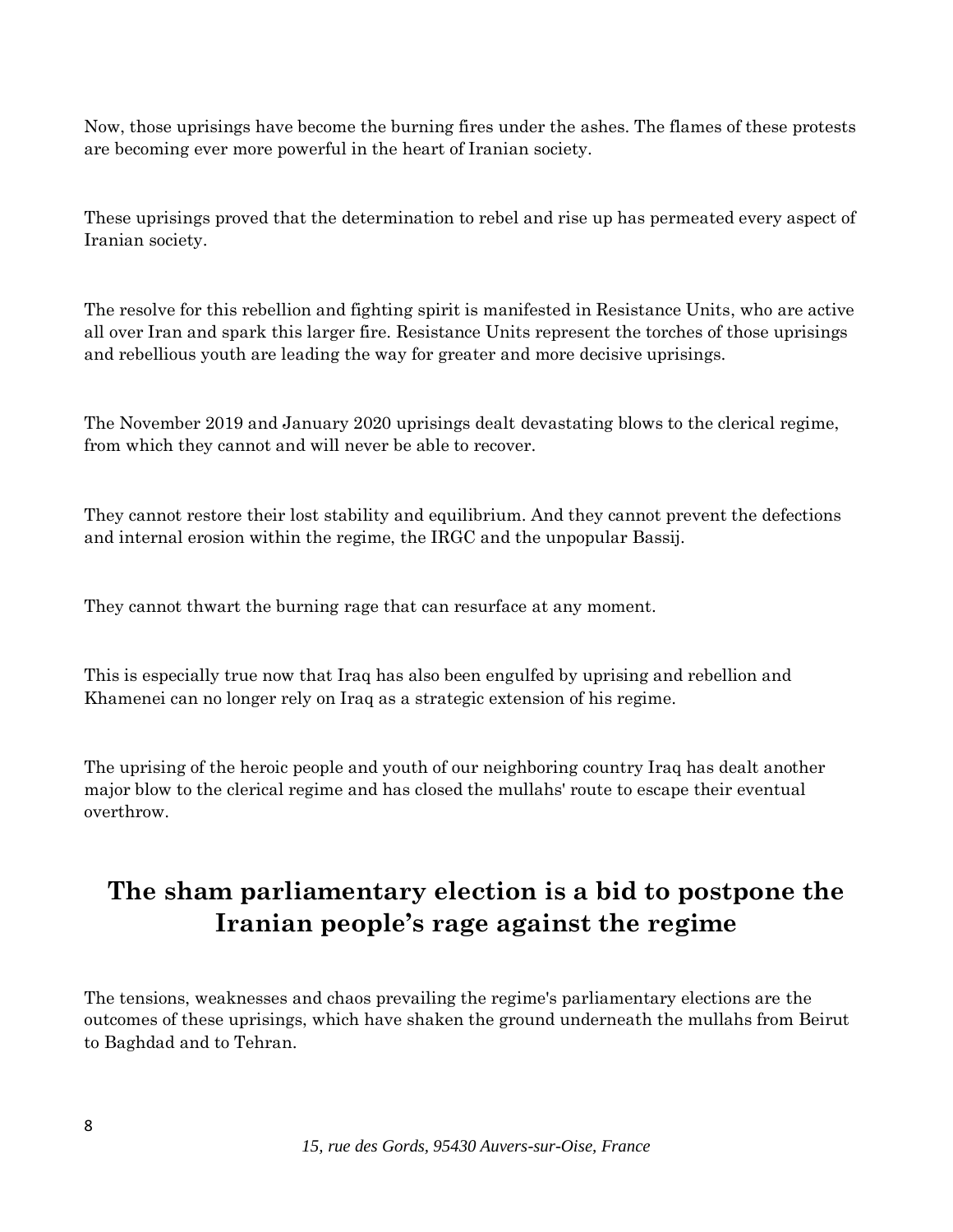The infighting among the mullahs' factions has been exacerbated in recent days. Khamenei and his Guardian Council have disqualified the majority of the rival faction's candidates, including 90 current members of the regime's Majlis (parliament).

For its part, the rival faction has spared no effort to humiliate Khamenei and discredit the upcoming sham elections.

The Iranian Resistance has on numerous occasions revealed that, in addition to systematic fraud, the regime announces the results of every sham election after multiplying the number of fabricated votes in the last stages conducted at the Interior Ministry. Now, the regime's own president admits to these fabricated numbers at the elections office of the Interior Ministry. He recently said: "What happens when in the end, they want to tally (the votes). ... Many elections face problems during the vote count."

Yes, many elections, and in reality all of the sham elections over the past forty years - without exception - have been marred by vote rigging and multiplying the results. But, the core issue is that the intention behind such fraudulent and sham elections is to hide the fact that the people's sovereignty has been stolen. The main purpose of the regime's sham elections is to try to delay the burning rage against the illegitimate rule of the mullahs. The main purpose of this show is to conceal suppression, murder and plunder.

The crux of the matter is to conceal the suffering of a nation, a majority of whom have slid below the poverty line, 20 million of them live in the fringes of cities, and 10 million are unemployed.

But our people know full well that a parliament formed based on this sham election is a "parliament" of barbarism, lies and evil. The laws that this parliament has ratified over the past 40 years have served and will serve no purpose other than increasing suppression, misogyny, and plunder, and are contrary to the people's interests and therefore null and void.

All of the regime's parliament deputies are among those involved in the regime's crimes and treachery.

Today, Khamenei is trying to fill the reactionary parliament with absolute loyalists. This is because he sees closing ranks as the solution to dealing with the current crisis. But, whether he succeeds or fails in this endeavor, in the end, the clerical regime has no way out and cannot forestall its overthrow.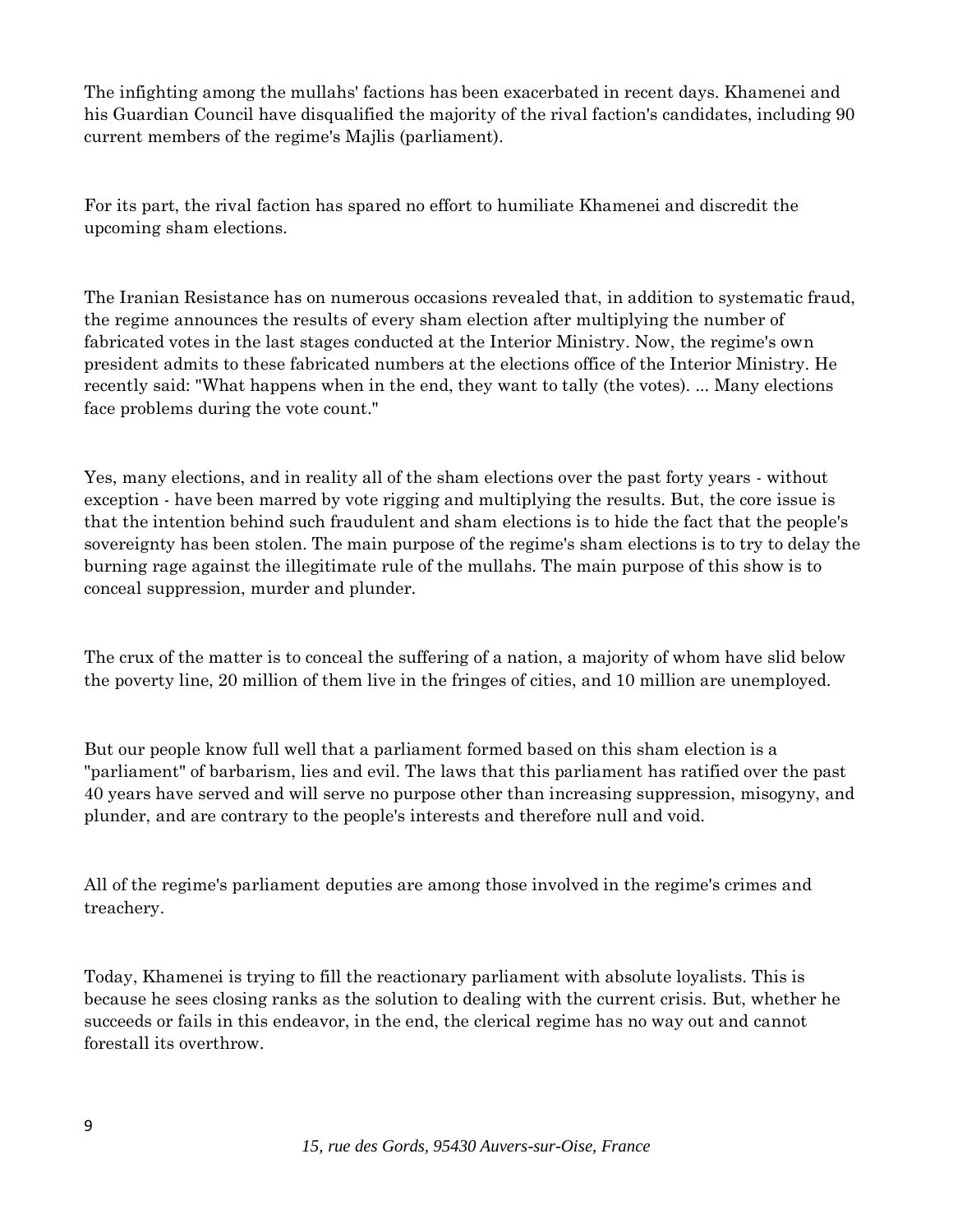The Iranian people have cast their real vote during the November 2019 and January 2020 uprisings. This vote is summarized in the slogans of "down with the principle of velayat-e faqih," "death to Khamenei," and "death to Rouhani." And on this basis, the people will boycott the mullahs' illegitimate parliamentary elections more than ever before.

The boycott of the sham elections is a patriotic duty and the bond of the Iranian people with their martyrs, especially the over 1,500 martyrs of the November uprising. This boycott sides with the demands of the arisen people and students in January for the overthrow of the entirety of the illegitimate regime of the velayat-e faqih.

Indeed, the vote of the Iranian people is "overthrow."

Our vote is overthrow.

The first and last word is overthrow, overthrow, and overthrow.

## **Five nationwide uprisings have put the spotlight on the demarcation with the Shah and the Sheikh**

My Fellow Compatriots,

People's Mojahedin Organization of Iran,

In 1979, the ceaseless protests by people in various cities brought about the Shah's overthrow.

And, now, the same uprisings that show no signs of abating, despite the clerical regime's brutal suppression, and, now, with the assistance of Resistance Units and the Army of Liberation, will bring about the Sheikh's overthrow.

Fortunately, owing to numerous sacrifices, and the martyrdom of over 120,000 of the most conscious MEK and other activists of Iran, the Iranian Resistance has cemented the "No Shah, No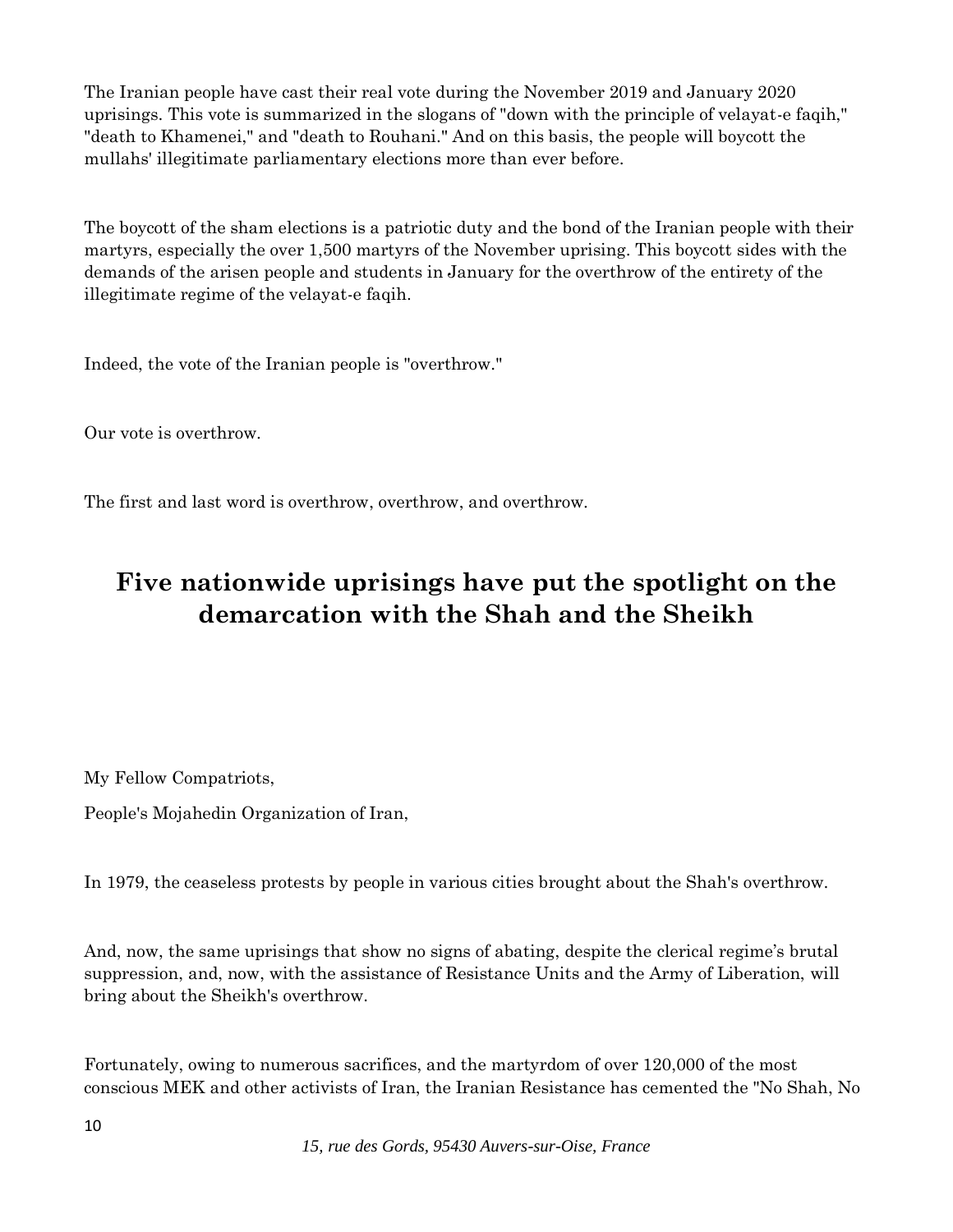Sheikh" demarcation lines. And on this basis, the Iranian Resistance guides the widespread social disenchantment, protests, and public rebellion toward the overthrow of the velayat-e faqih regime.

Five nationwide uprisings from December 2017 to January 2020, have underscored this demarcation through the activism of the masses on the ground.

In December 2017, protestors announced the end for the regime's violent factions, from "reformers" to "hardliners." In November 2019, they rained down the fire of the people's rage on the entirety of the regime. And, in January 2020, they said: we want neither the crown nor the turban.

No to Shah, no to Sheikh. Long live the democratic revolution of the Iranian people.

Yes, to freedom, yes to democracy and yes to equality.

Now, it is high time to establish an Iran free from any form of dictatorship; an Iran devoid of torture, execution, and religious and gender discrimination.

The time has come to establish a republic based on the free vote of the Iranian people, based on the separation of religion and state, and based on pluralism, justice and equality.

Sisters and brothers,

I would like to end my remarks by honoring the memory of eight MEK martyrs who lost their lives during a missile attack on Camp Liberty on February 9, 2013.

Members of the MEK have planted the seeds of uprising and revolution across Iran by sacrificing their own lives. This is a Resistance and uprising that will triumph. Now, it is these defiant youths and Resistance Units who, in unison with the combatants of freedom, will sing:

We march in lockstep, we are one, we are partners, we sing from the same song sheet;

Ready to sacrifice, we will rise up, and we will be triumphant.

Hail to freedom

Hail to martyrs of freedom

11